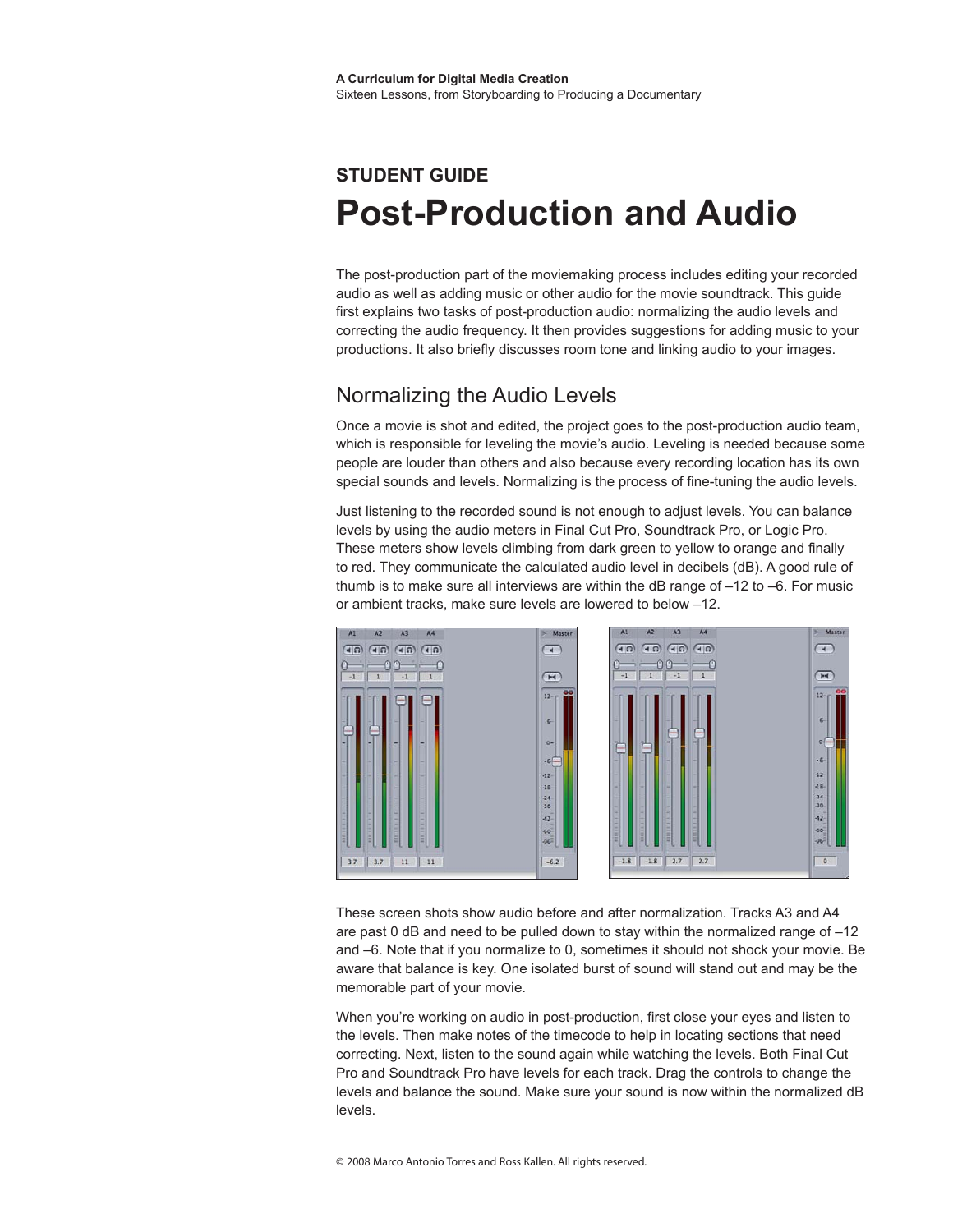### **Practice**

As an exercise, practice recording quick interviews at different levels and then use Final Cut Pro, Soundtrack Pro, or Logic Pro to normalize the audio.

### Adding Effects

The normalizing part of the process deals with the volume levels—the up and down of sound (the Y coordinate, mathematically speaking). However, sound is more than volume. There is also the side-to-side of music (the X coordinate, mathematically speaking). The sideways spectrum—called the *frequency*—will probably also need corrections or enhancements.



The following diagram shows the up and down of the volume as well as the left to right of sound. Notice that the dB scale goes from a low of –48 to a high of 0 dB. The arrows point to the "audio sweet spot" or the normalized range (or zone). The diagram shows two frequency spectrums because information is read from both a left and right channel, like most sound you will work with. Final Cut Pro and other audio editing applications display two tracks: a left and a right track. With frequencies, the left part of the meter is the bass (the low notes). The right side is the treble (the high notes). The middle or the area in between is the mid section (the mids). This snapshot of a recorded voice has more treble than bass. It is well balanced because no areas stand out from the rest; however, it is a higher frequency rather than a lower frequency sound.



#### **Practice**

As an exercise, watch your music or the sound of your recorded voice in comparison to that of others in the class. See how the different voices generate different frequency readings. See who speaks with more bass and who speaks at higher frequency rates.

© 2008 Marco Antonio Torres and Ross Kallen. All rights reserved.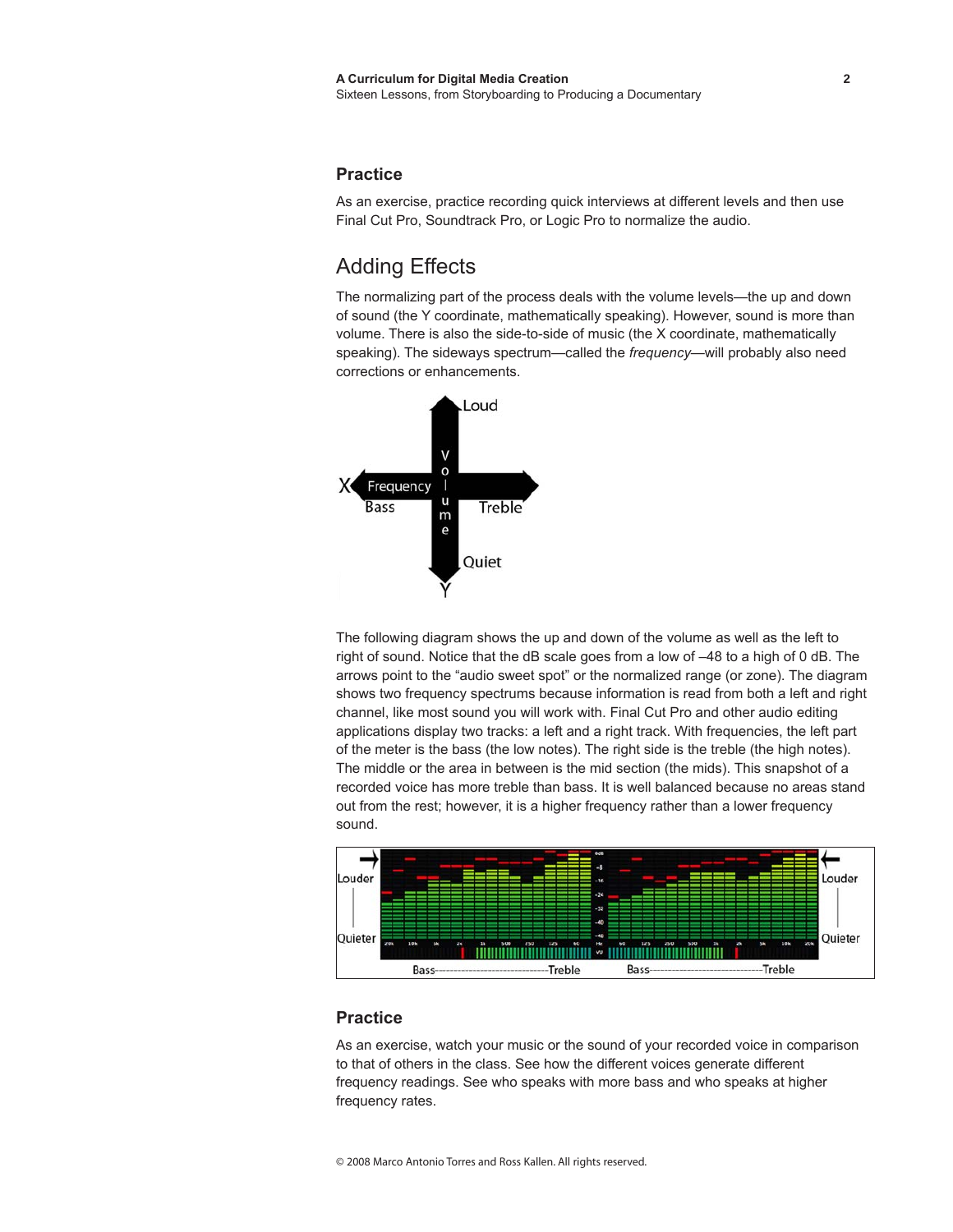Now that you have a better understanding of the frequency, the left and right of sound, you can begin to enhance or repair recorded audio. If you see and hear a track that has too much treble or unbalanced higher frequencies, you can use effects built into either Final Cut Pro or Soundtrack Pro to balance out the frequencies of the sound. This is called *equalizing* and the effect you use is an equalizer or an EQ effect.

With a simple three-band equalizer, the first setting controls the low, the next controls the mid, and the third controls the high range of the sound signal. If there's too much treble, you drag down the high level control and test the sound. If it's too "bassy," you drag down the bass or low control. You will find several different equalizers in different applications such as Logic, Live, and Reason. These are more refined and can control more detail in the sound.

#### **Practice**

Use audio clips provided by your teacher or that you record to practice equalizing audio.

# Adding Music to Your Movies

Because this is a mammoth subject, this section provides only a brief overview of resources for adding music to your productions, including some of the legal considerations related to its use. Using other people's music may be ideal, fun, cool, and easy, but it's tough to do legally. You can either produce your own music, find music that is royalty free (available for use publicly—sometimes with minimal restrictions), or write your favorite music band's corporate label lawyer and begin the process to get a license.

### **Using Copy-Protected Music**

*Copyright* means all rights reserved. Not some or most rights, but all. This makes it clear: you do not have the rights to use music without proper legal consent. (If you won't be sharing your movie with the community or the world, you can use copyrightprotected music, but what's the fun in that?) To be able to use copy-protected music, your school can purchase a music license and usage rights like the ones television networks use for copyright protected music.

### **Using Music Created with a Creative Commons License**

Another option for using recorded music from others is called a *Creative Commons license*. This new shared rights license strategy was created by a group of concerned authors, musicians, educators, and producers for people who want to share their work. You can find music created with a Creative Commons license at sites like www. ccmixter.org. A Creative Commons License works both ways—once you have your own productions, you can consider looking at licensing your own finished work. In today's world, understanding the different ways to use, share, and distribute creative work is more important than ever.

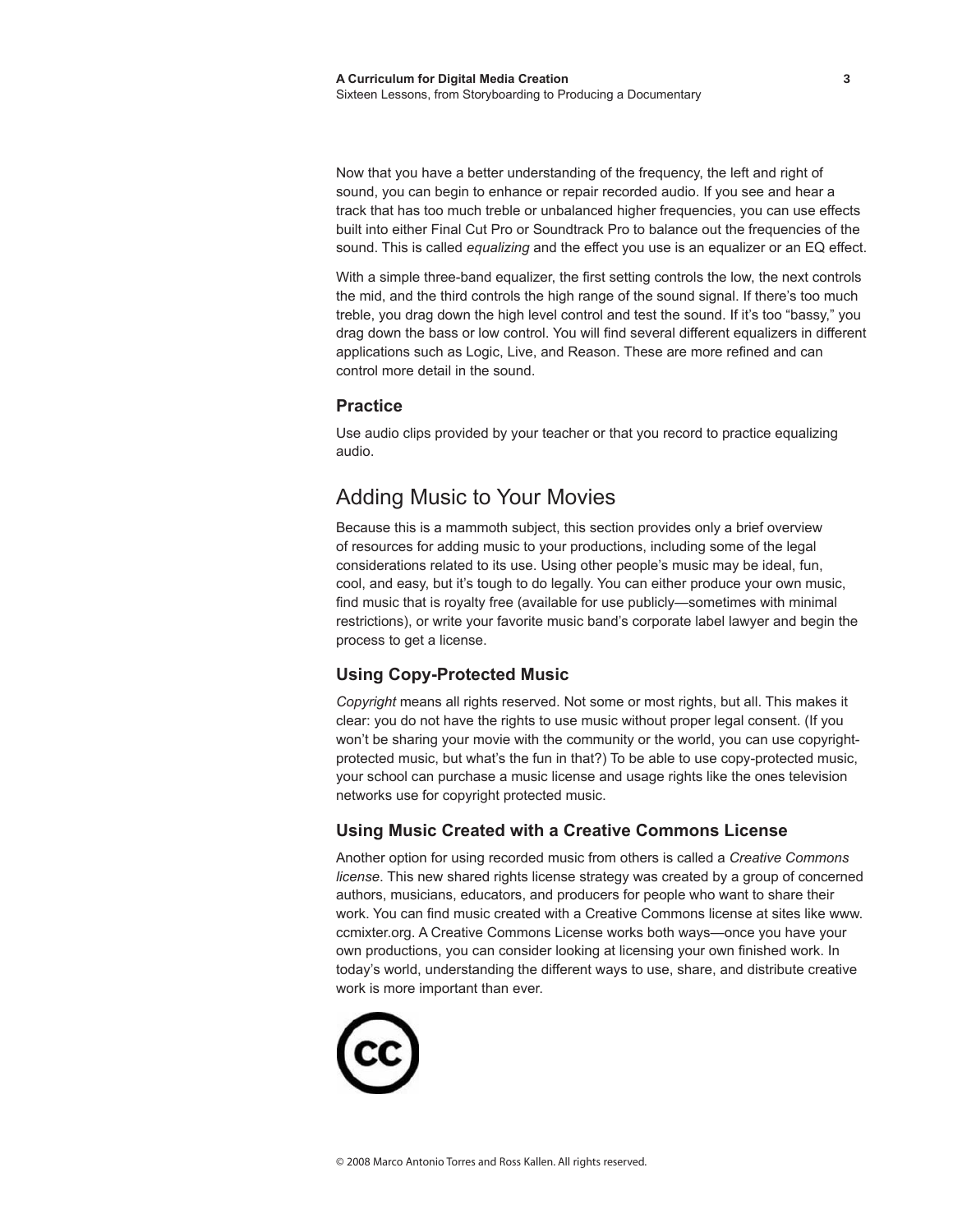#### **Creating a Soundtrack with Apple Software**

If your school, like most, can't purchase expensive music licenses, or if you can't find appropriate royalty-free music, you can take advantage of Apple's tools for adding music to movie projects. From Final Cut Pro, you can send your movie to be scored (set to music) in Soundtrack Pro. Although Soundtrack Pro is a loop-based music sequencer, it may be sufficient for your movie's needs. (Loops are already-created music pieces that you can loop to expand the duration of a piece.) Sometimes sounds or a simple looped sound bed are enough to help guide the movie along as well as hide some irregularities in the sound or help with transitions from scene to scene. The capacity of Soundtrack Pro to produce a solid solution is ideal for producers who have limited time. You can use GarageBand loops with Soundtrack Pro as well.

Composing your own music with GarageBand is another option. Although you cannot send your movie directly from Final Cut Pro to GarageBand like you can with Soundtrack Pro, you can export your movie and then import it into GarageBand as a scored movie project. GarageBand places your movie and its audio track on the top track, allowing you to create the necessary composition for your movie. Like Soundtrack Pro, GarageBand has a loop library that the non-musician can use to create a soundtrack. And musicians can plug in a guitar, a keyboard, or a microphone and record their own creations, adding loops in GarageBand to create additional tracks.

**Tip:** You can use a MIDI USB keyboard to create music for your movies. It doesn't have to be a full 88-key, weighted keyboard; a simple 3-octave 36-key keyboard can do the trick. Learn some keys and a few chords, stay on rhythm, and away you go. Or, you should find it easy to find someone else at school who can play a few keys.

When producing music, think about mood, feel, and emotion. Next, move to rhythms. Do you want movie trailer, action movie fast? Or, do you want 16th century slowmoving epic movie? Or do you just want vanilla? Write down your ideas. Associate instruments to the pace. What is a fast-paced instrument? A tuba? A cowbell? Or is a string section fast? Experiment. If you find this difficult, communicate your ideas to a more musical person.

The great thing about GarageBand is that you can use its loops, buy more online with the Jam Pack collections (or download them from GarageBand fan sites like www.icompositions.com or www.macjams.com), and combine these loops with your own musical contribution. Or you can bring in a colleague, a peer, or a member of the community who can play for you and help translate your vision to the project. Many websites are dedicated to traditional musicians and digital music producers. You can join a blog or two to see what others are doing in the world of music composition and movie scoring.

**Tip:** You don't have to create complicated music for your projects. Look at *Jaws*. With two notes, John Williams spooked us away from water everywhere. *Close Encounters of the Third Kind* used five strange notes. You can probably whistle those notes too. Simple can be good.

In addition to music, you'll want to consider the room tone in your productions.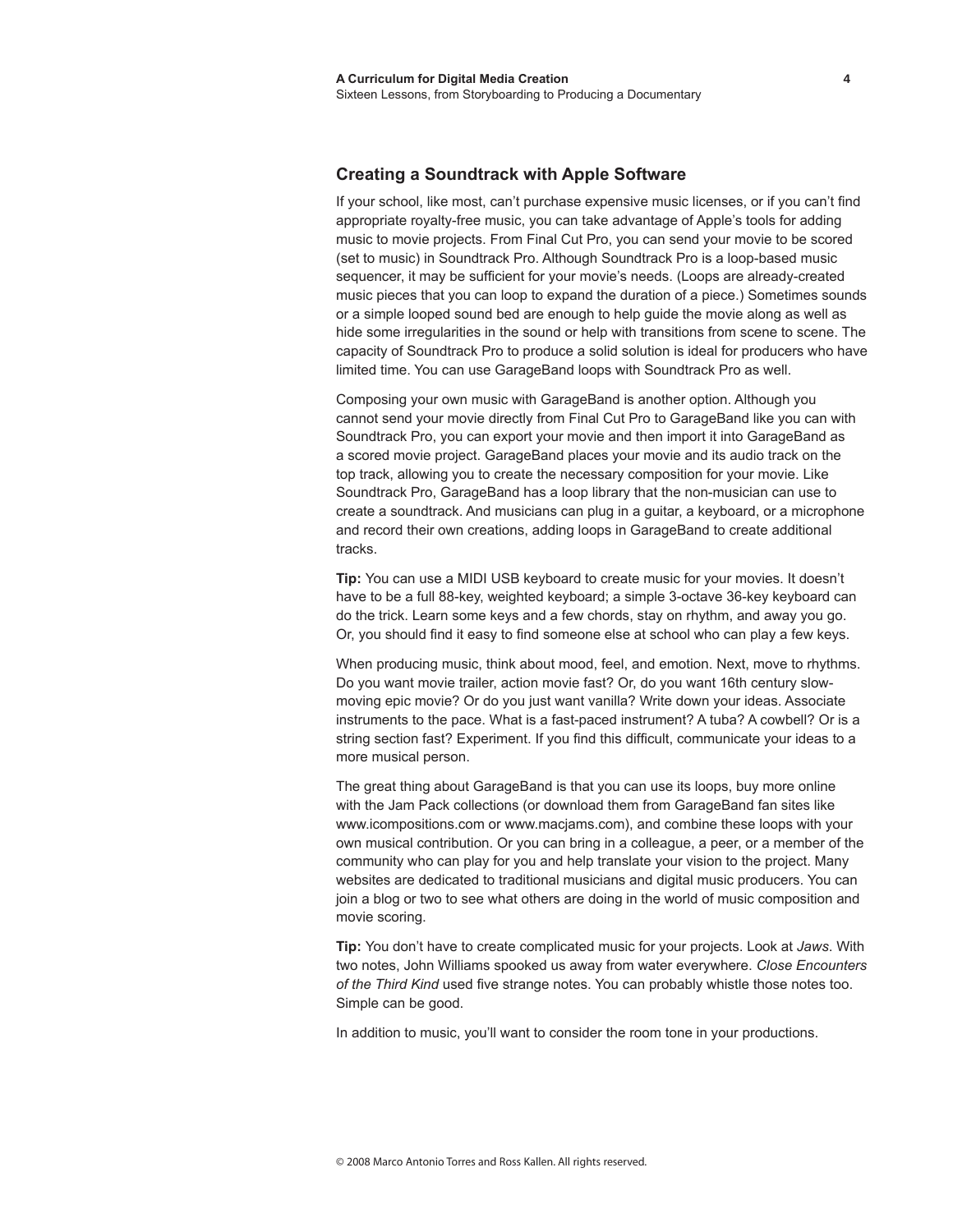## Room Tone

After each scene, you should capture at least a minute of room tone. This is the sound of the room. Every room, space, and location has its own signature ambient sound. When a person being recorded stops talking or you cut in other footage to support the talking head (also know as B-roll) in a documentary, you do not want the sound to go to a blank silence between talks. The recorded room tone track is placed on its own layer below interviews and B-roll. This way, the transitions between A-roll and B-roll will be smoother.



When recording room tone, make sure the crew is quiet, and mark on the slate the room tone for the specific room and the name of the person being interviewed. This information will be essential to the editor later. Remember, the more you communicate from the start, the better it will be for the next group that takes over the project.

# Linking Film to Audio Recorded Off Camera

In Hollywood, most audio is not recorded onto the camera as the principle source of audio—sometimes camera audio is only used for backups. Instead, most Hollywood audio is recorded off camera usually via a digital audio tape (DAT) system. The image on the film is then linked to audio during editing using the slate's clap sound (or its wavelength spike).

### **Practice**

To see how this works, you can use either an iPod with a voice recorder (preferably a 16-bit audio recorder for better quality such the TuneTalk by Belkin) or a solid-state portable recorder like an M-Audio MicroTrack. Use a slate (a clapboard) to help sync the audio and video. The director says, "roll sound," which means start recording with the external device. A second or so after, a crew member brings in the slate, making sure the information on it is clear for the camera to read. If you want, have her or him say the scene, the shot, and take number, pause, then slap the slate loud enough to sync later in editing. You may use the camera audio to help as a guide. In Final Cut Pro, sync the two tracks to the clap sound. After that, remove or silence the camera audio. Ideally, you want the slate to cover the entire frame of the shot, which makes it easier for the editor.